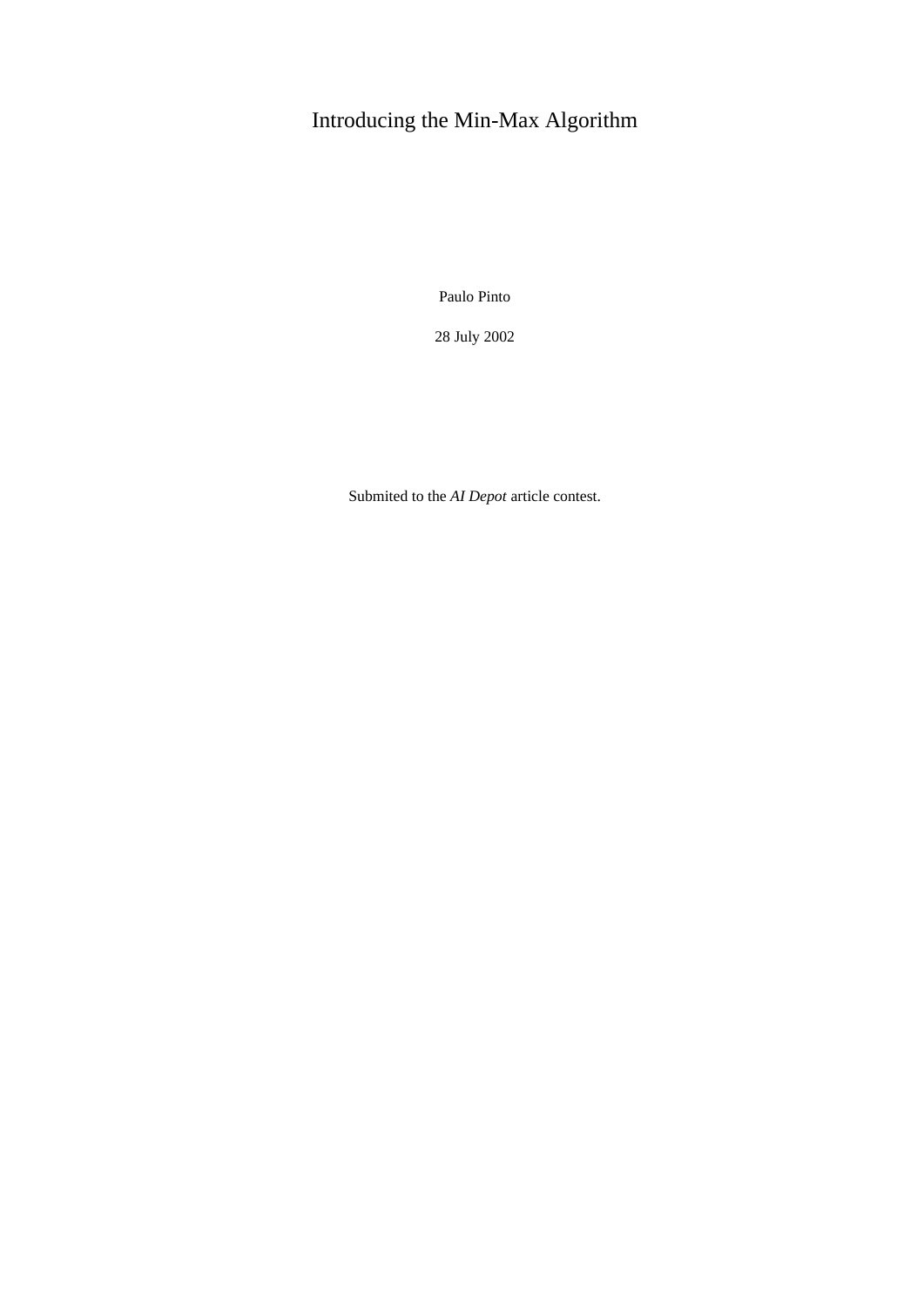### **Contents**

| 1 Introduction              | $\mathbf{1}$ |
|-----------------------------|--------------|
| 2 The Min-Max Algorithm     | $\mathbf{1}$ |
| 3 Optimization              | $\mathbf{1}$ |
| 4 Speeding the algorithm    | 3            |
| 5 Adding Alpha-Beta Cutoffs | 5            |
| 6 An example implementation | 5            |
| 7 Conclusion                | 5            |
| 8 References                | 6            |

# <span id="page-1-0"></span>**1 Introduction**

There are plenty of applications for AI, but games are the most interesting to the public.

Nowadays every major OS comes with some games.

So it is no surprise that there are some algorithms that were devised with games in mind.

## <span id="page-1-1"></span>**2 The Min-Max Algorithm**

The Min-Max algorithm is applied in two player games, such as tic-tac-toe, checkers, chess, go, and so on.

All these games have at least one thing in common, they are logic games. This means that they can be described by a set of rules and premisses. With them, it is possible to know from a given point in the game, what are the next available moves. So they also share other characteristic, they are 'full information games'. Each player knows everything about the possible moves of the adversary.

Before explaining the algorithm, a brief introduction to search trees is required. Search trees are a way to represent searches. In Figure [1](#page-5-0) you can a representation of a search tree. The squares are known as nodes and they represent points of the decision in the search. The nodes are connected with branches. The search starts at the root node, the one at the top of the figure. At each decision point, nodes for the available search paths are generated, until no more decisions are possible. The nodes that represent the end of the search are known as leaf nodes.

There are two players involved, MAX and MIN. A search tree is generated, depth-first, starting with the current game position upto the end game position. Then, the final game position is evaluated from MAX's point of view, as shown in Figure 1. Afterwards, the inner node values of the tree are filled bottom-up with the evaluated values. The nodes that belong to the MAX player receive the maximun value of it's children. The nodes for the MIN player will select the minimun value of it's children. The algorithm is described in Listing [1.](#page-2-1)

So what is happening here? The values represent how good a game move is. So the MAX player will try to select the move with highest value in the end. But the MIN player also has something to say about it and he will try to select the moves that are better to him, thus minimizing MAX's outcome.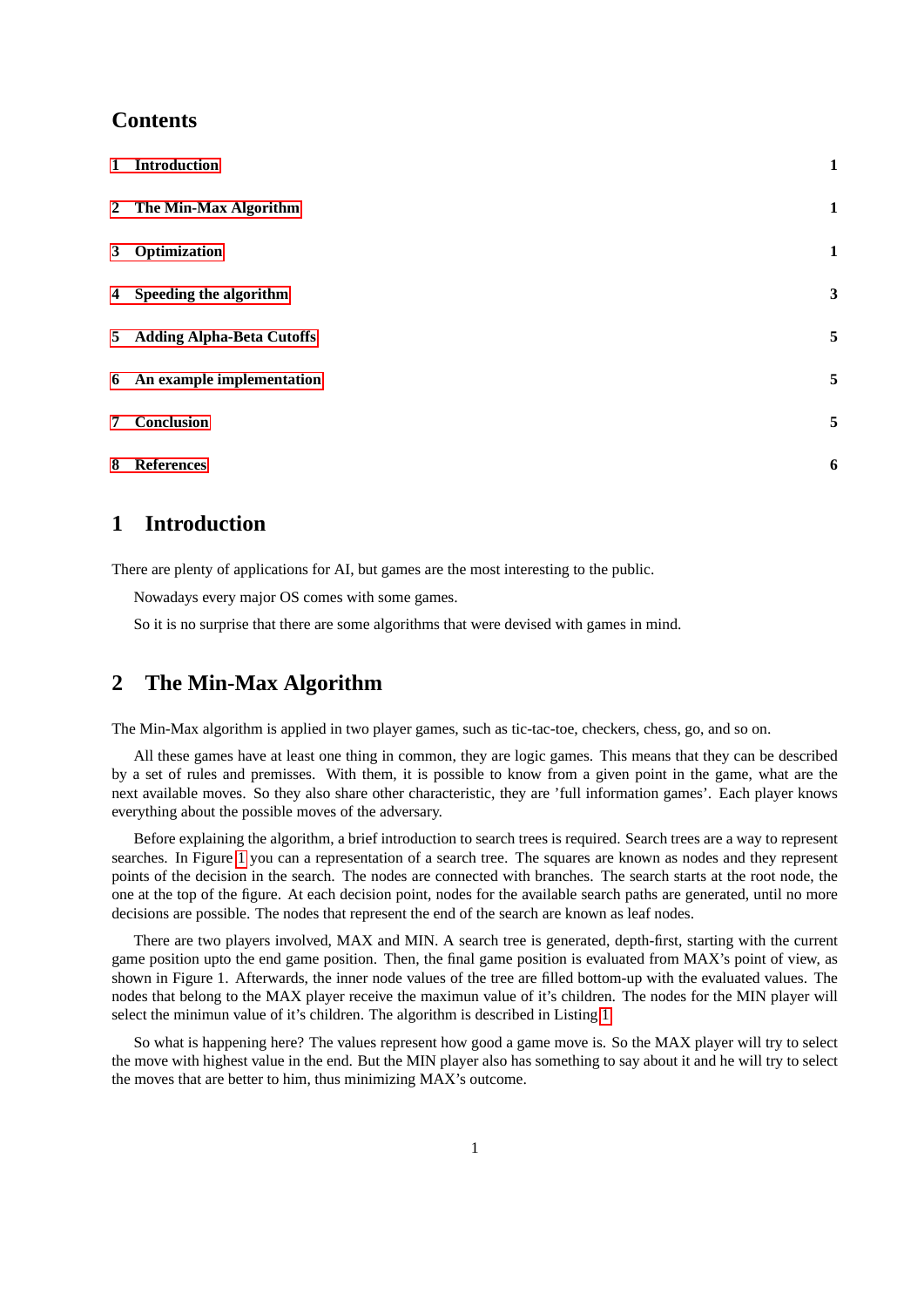```
MinMax (GamePosition game) {
  return MaxMove (game);
}
MaxMove (GamePosition game) {
  if (GameEnded(game)) {
    return EvalGameState(game);
  }
  else {
    best_move <- \{\}\;
    moves <- GenerateMoves(game);
    ForEach moves {
       move <- MinMove(ApplyMove(game));
       if (Value(move) > Value(best_move)) {
           best_move <- move;
        }
    }
    return best_move;
  }
}
MinMove (GamePosition game) {
  best_move \left\{ \cdot \right\} ;
  moves <- GenerateMoves(game);
  ForEach moves {
     move <- MaxMove(ApplyMove(game));
     if (Value(move) > Value(best_move)) {
        best move <- move;
     }
  }
  return best_move;
}
```
<span id="page-2-1"></span>Table 1: Basic Min-Max Algorithm

## <span id="page-2-0"></span>**3 Optimization**

However only very simple games can have their entire search tree generated in a short time. For most games this isn't possible, the universe would probably vanish first. So there are a few optimizations to add to the algorithm.

First a word of caution, optimization comes with a price. When optimizing we are trading the full information about the game's events with probabilities and shortcuts. Instead of knowing the full path that leads to victory, the decisions are made with the path that might lead to victory. If the optimization isn't well choosen, or it is badly applied, then we could end with a dumb AI. And it would have been better to use random moves.

One basic optimization is to limit the depth of the search tree. Why does this help? Generating the full tree could take ages. If a game has a branching factor of 3, which means that each node has tree children, the tree will have the folling number of nodes per depth:

The sequence shows that at depth n the tree will have  $3<sup>n</sup>$  nodes. To know the total number of generated nodes, we need to sum the node count at each level. So the total number of nodes for a tree with depth n is  $\sum_{n=0}^{n} 3^n$ . For many games, like chess that have a very big branching factor, this means that the tree might not fit into memory. Even if it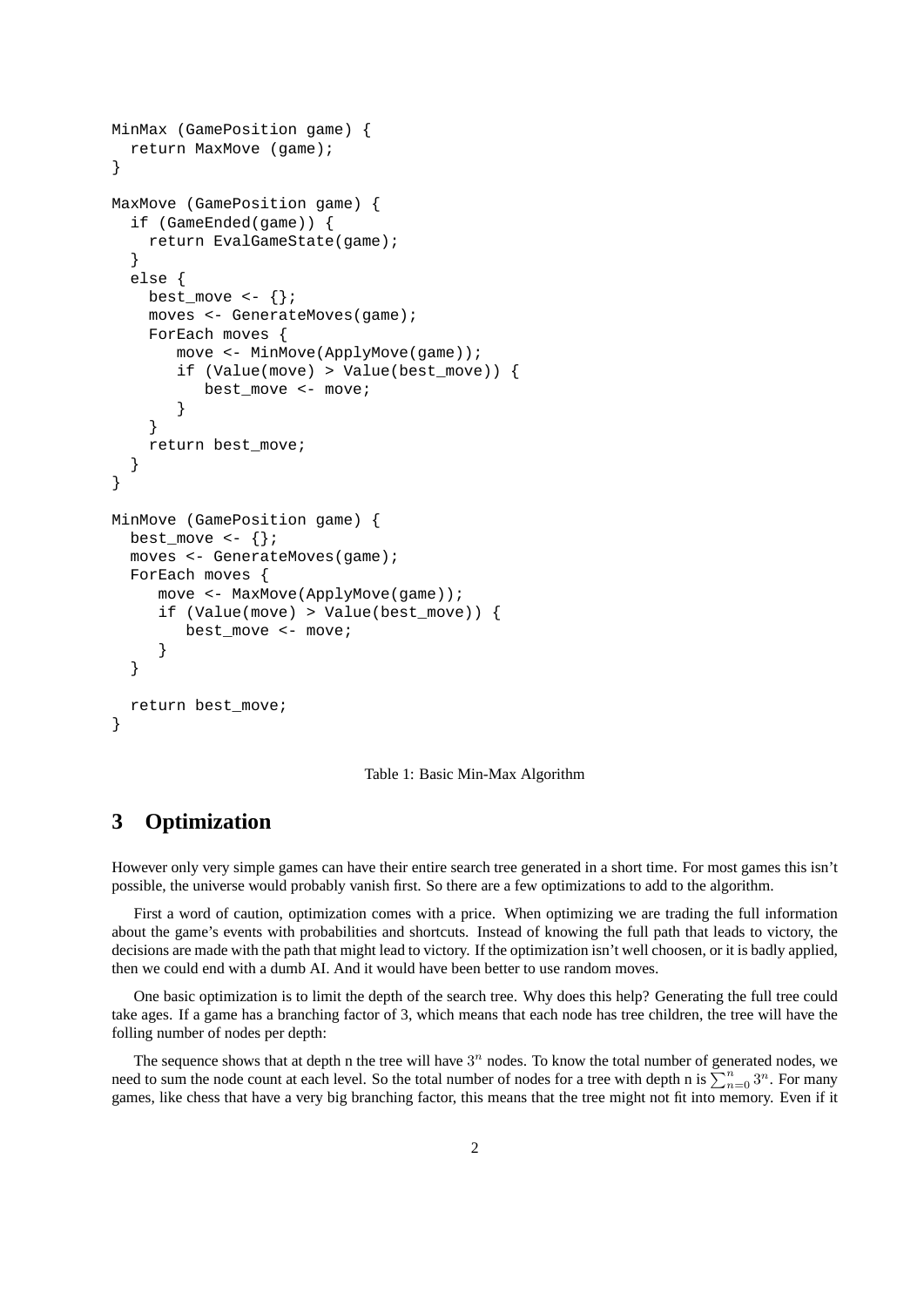| Depth | Node Count     |
|-------|----------------|
| 0     |                |
|       | 3              |
| 2     | 9              |
| 3     | 27             |
|       |                |
| n     | 2 <sub>n</sub> |

Table 2: Node Count per Tree Depth

did, it would take to long to generate. If each node took 1s to be analyzed, that means that for the previous example, each search tree would take  $\sum_{n=0}^{n} 3^n * 1s$ . For a search tree with depth 5, that would mean  $1+3+9+27+81+243=364$  $*$  1 = 364s = 6m! This is too long for a game. The player would give up playing the game, if he had to wait 6m for each move from the computer.

The second optimization is to use a function that evaluates the current game position from the point of view of some player. It does this by giving a value to the current state of the game, like counting the number of pieces in the board, for example. Or the number of moves left to the end of the game, or anything else that we might use to give a value to the game position.

Instead of evaluating the current game position, the function might calculate how the current game position might help ending the game. Or in another words, how probable is that given the current game position we might win the game. In this case the function is known as an estimation function.

This function will have to take into account some heuristics. Heuristics are knowledge that we have about the game, and it can help generate better evaluation functions. For example, in checkers, pieces at corners and sideways positions can't be eaten. So we can create an evaluation function that gives higher values to pieces that lie on those board positions thus giving higher outcomes for game moves that place pieces in those positions.

One of the reasons that the evaluation function must be able to evalute game positions for both players is that you don't know to which player the limit depth belongs.

However having two functions can be avoided if the game is symetric. This means that the loss of a player equals the gains of the other. Such games are also known as ZERO-SUM games. For these games one evalution function is enough, one of the players just have to negate the return of the function.

The revised algorithm is described in Listing [3.](#page-7-0)

Even so the algorithm has a few flaws, some of them can be fixed while other can only be solved by choosing another algorithm.

One of flaws is that if the game is too complex the answer will always take too long even with a depth limit. One solution it limit the time for search. If the time runs out choose the best move found until the moment.

A big flaw is the limited horizon problem. A game position that appears to be very good might turn out very bad. This happens because the algorithm wasn't able to see that a few game moves ahead the adversary will be able to make a move that will bring him a great outcome. The algorithm missed that fatal move because it was blinded by the depth limit.

# <span id="page-3-0"></span>**4 Speeding the algorithm**

There are a few things can still be done to reduce the search time. Take a look at figure [2.](#page-5-1) The value for node A is 3, and the first found value for the subtree starting at node B is 2. So since the B node is at a MIN level, we know that the selected value for the B node must be less or equal than 2. But we also know that the A node has the value 3, and both A and B nodes share the same parent at a MAX level. This means that the game path starting at the B node wouldn't be selected because 3 is better than 2 for the MAX node. So it isn't worth to pursue the search for children of the B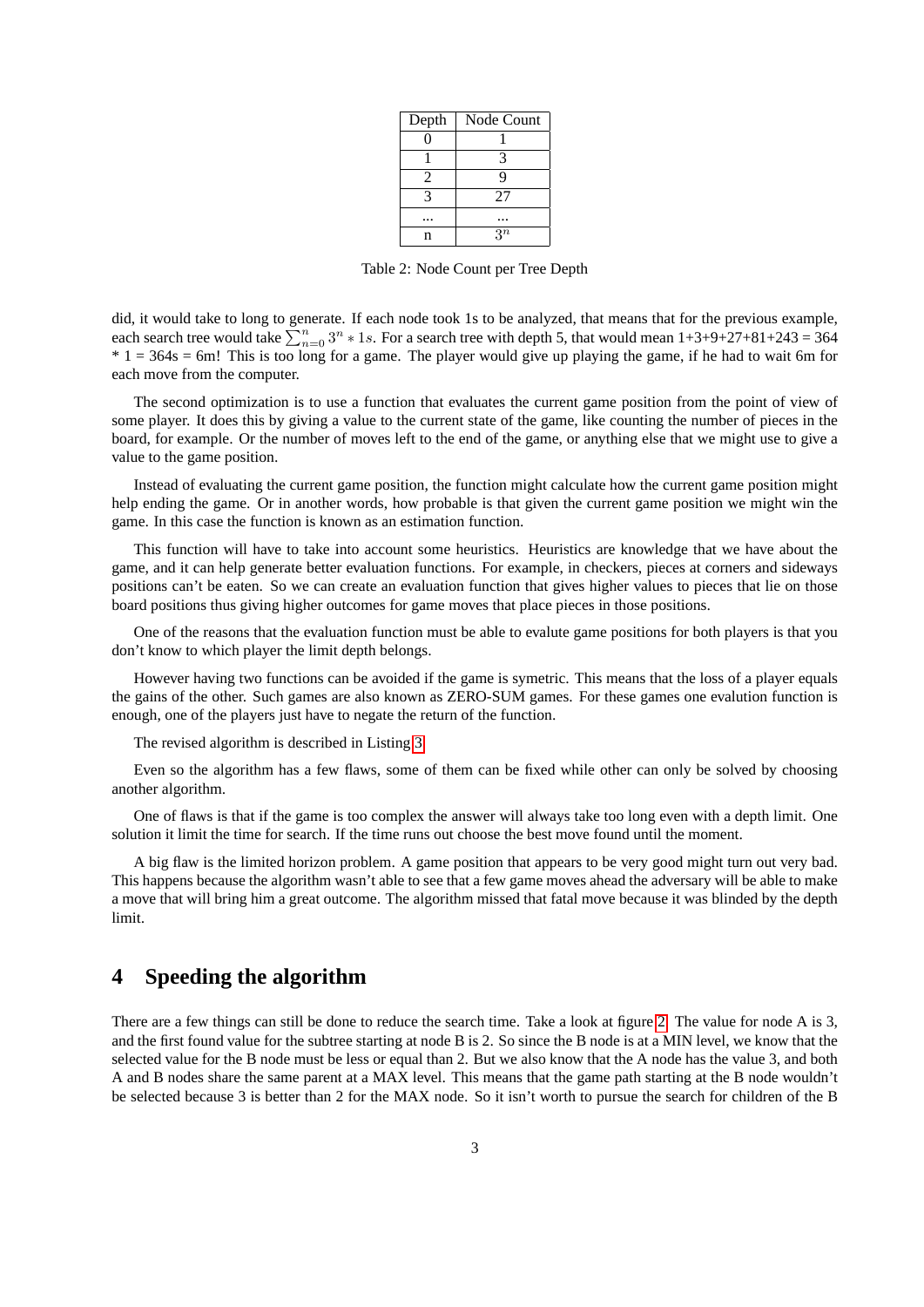node, and we can safely ignore all the remaining children.

This all means that sometimes the search can be aborted because we find out that the search subtree won't lead us to any viable answer.

This optimization is know as alpha-beta cuttoffs and the algorithm is as follows:

- Have two values passed around the tree nodes:
	- **–** the alpha value which holds the best MAX value found;
	- **–** the beta value which holds the best MIN value found.
- At MAX level, before evaluating each child path, compare the returned value with of the previous path with the beta value. If the value is greater than it abort the search for the current node;
- At MIN level, before evaluating each child path, compare the returned value with of the previous path with the alpha value. If the value is lesser than it abort the search for the current node.

The Listing [4](#page-8-0) shows the full pseudocode for MinMax with alpha-beta cuttoffs. How better does a MinMax with alpha-beta cuttoffs behave when compared with a normal MinMax? It depends on the order the search is searched. If the way the game positions are generated doesn't create situations where the algorithm can take advantage of alphabeta cutoffs then the improvements won't be noticible. However, if the evaluation function and the generation of game positions leads to alpha-beta cuttoffs then the improvements might be great.

#### <span id="page-4-0"></span>**5 Adding Alpha-Beta Cutoffs**

With all this talk about search speed many of you might be wondering what this is all about. Well, the search speed is very important in AI because if an algorithm takes too long to give a good answer the algorithm may not be suitable.

For example, a good MinMax algorithm implementation with an evaluation function capable to give very good estimatives might be able to search 1000 positions a second. In tourament chess each player has around 150 seconds to make a move. So it would probably be able to analyze 150 000 positions during that period. But in chess each move has around 35 possible branchs! In the end the program would only be able to analyze around 3, to 4 moves ahead in the game[1]. Even humans with very few pratice in chess can do better than this.

But if we use MinMax with alpha-beta cutoffs, again a decent implementation with a good evaluation function, the result behaviour might be much better. In this case, the program might be able to double the number of analyzed positions and thus becoming a much toughter adversary.

#### <span id="page-4-1"></span>**6 An example implementation**

An example is always a good way to show how an algorithm might be implemented. Back in 1999, I and a friend of mine have implemented a checkers game as a Java application for the AI class in the university. I have recently ported the game to C#.

The MinMax algortihm isn't a great implementation. In fact I should mention that the best thing about it is that it works. However I think that it presents a way that the algorithm might be implemented and as an example it is good enough.

The game uses MinMax with alpha-beta cutoffs for the computer moves. The evaluation function is an weighted average of the positions occupied by the checker pieces. The figure [3](#page-5-2) shows the values for each board position. The value of each board position is multiplied by the type of the piece that rests on that position, described in Table [6.](#page-10-0) The Listing [5](#page-9-0) shows the Java implementation of the evaluation function. It has been slightly modified for the article.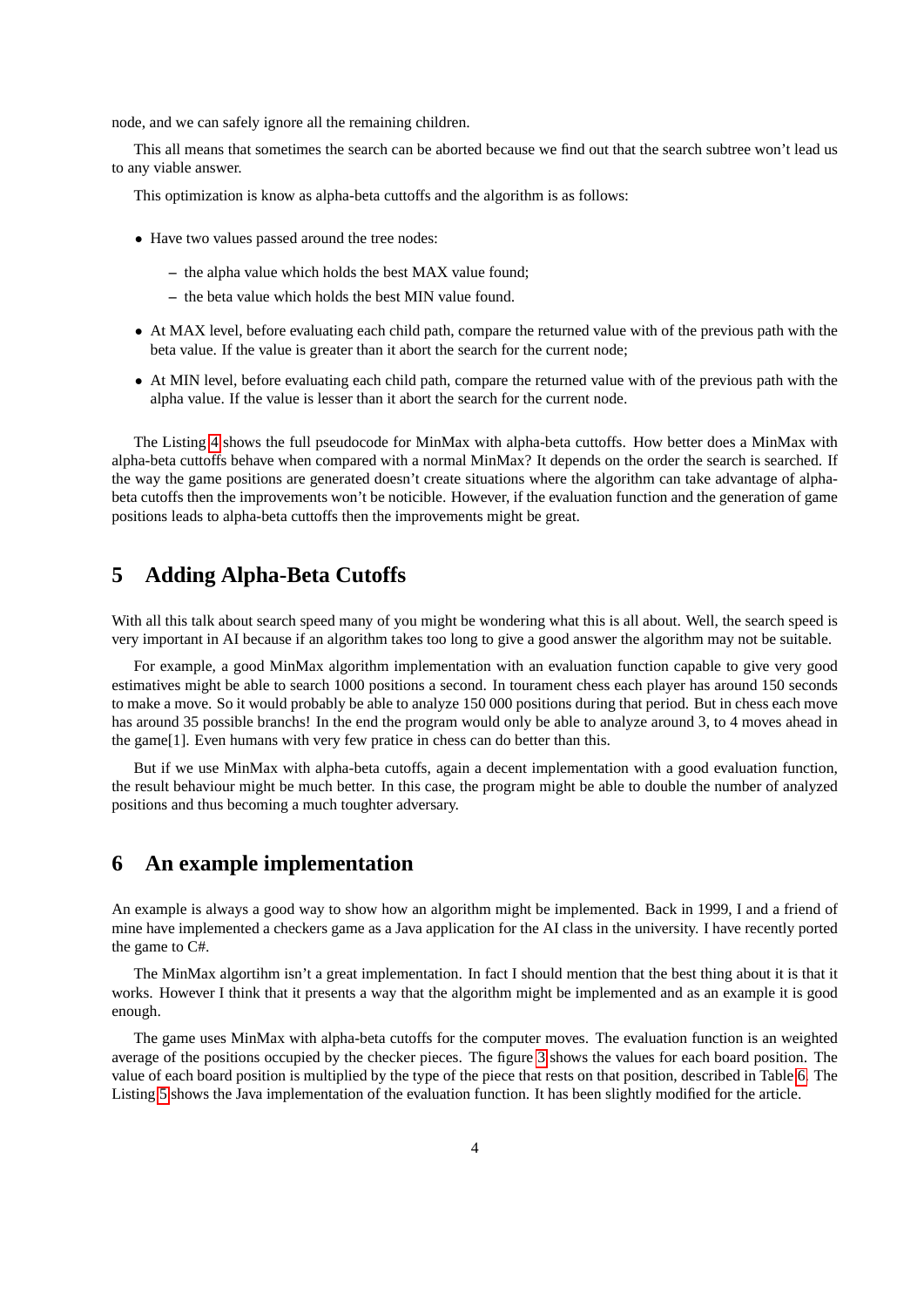

<span id="page-5-0"></span>Figure 1: A search tree



<span id="page-5-1"></span>Figure 2: A cutted search tree

<span id="page-5-2"></span>

Figure 3: Board Values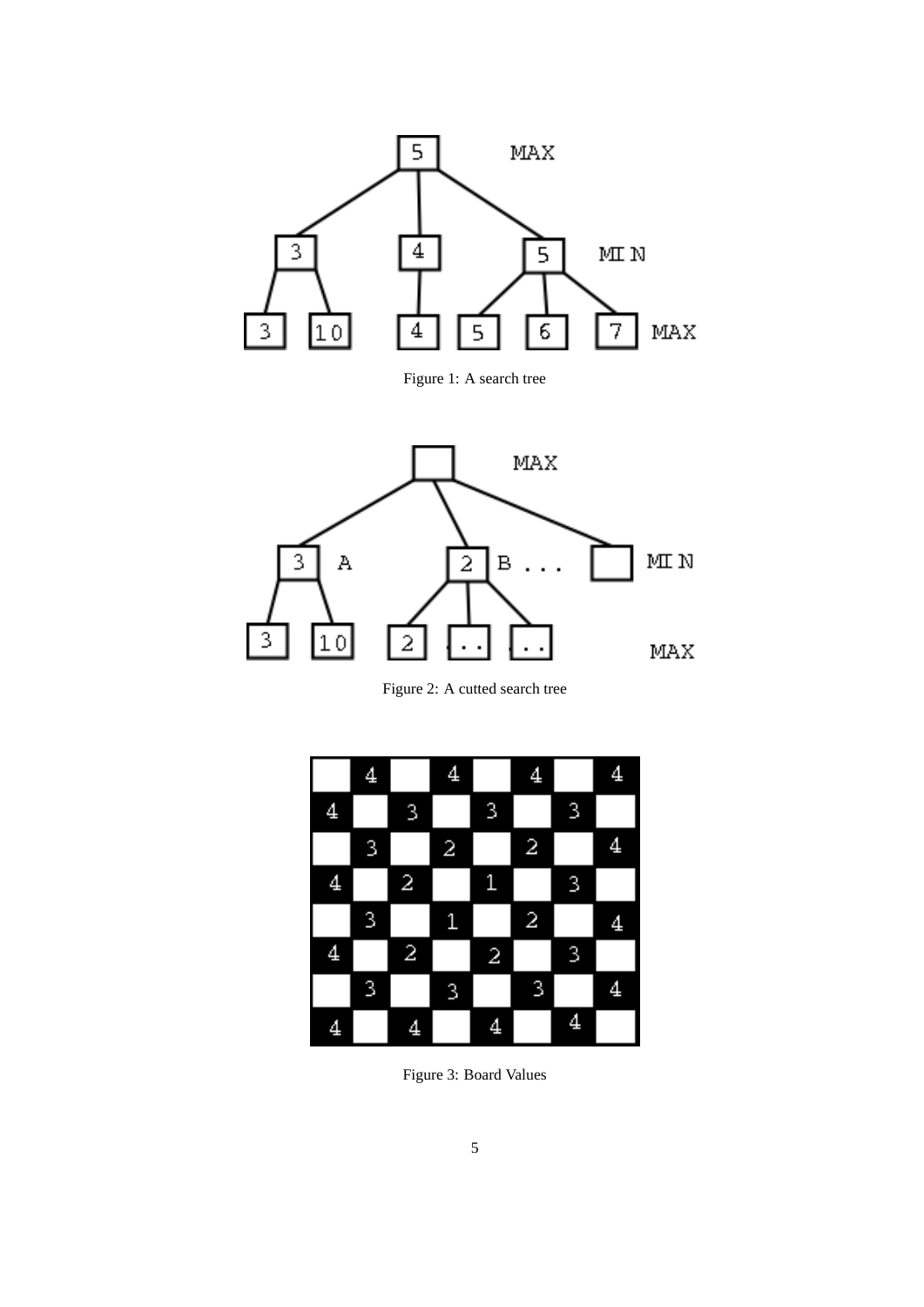Please note that the code uses a vector, 0-31 based, for the board game positions.

The game code is available at:

- Java version http://www.progtools.org/graphics/projects/checkers
- C# version http://www.progtools.org/graphics/projects/sharp\_checkers

## <span id="page-6-0"></span>**7 Conclusion**

The MinMax might not be the best answer for all kind of computer games that need to have AI that resembles human behaviour. But given a good implementation it can create a tought adversary. I hope that this article has gave you some insight on the MinMax algorithm and how you might use it on your games.

### <span id="page-6-1"></span>**8 References**

- 1 Russell Stuart J., Norvig Peter. "Artificial Intelligence. A modern approach.". Prentice Hall, 1995. ISBN 0-13-103805-2.
- 2 Bratko Ivan. "PROLOG. Programming for artificial intelligence" Addison-Wesley, 1990. ISBN 0-201-41606-9
- 3 Rich Elaine, Knight Kevin. "Artificial Intelligence". McGraw-Hill Inc., 1991. ISBN 0-07-100894-2
- 4 Analytical Reasoning FAQ. Available at http://www.west.net/ stewart/lwfaq.htm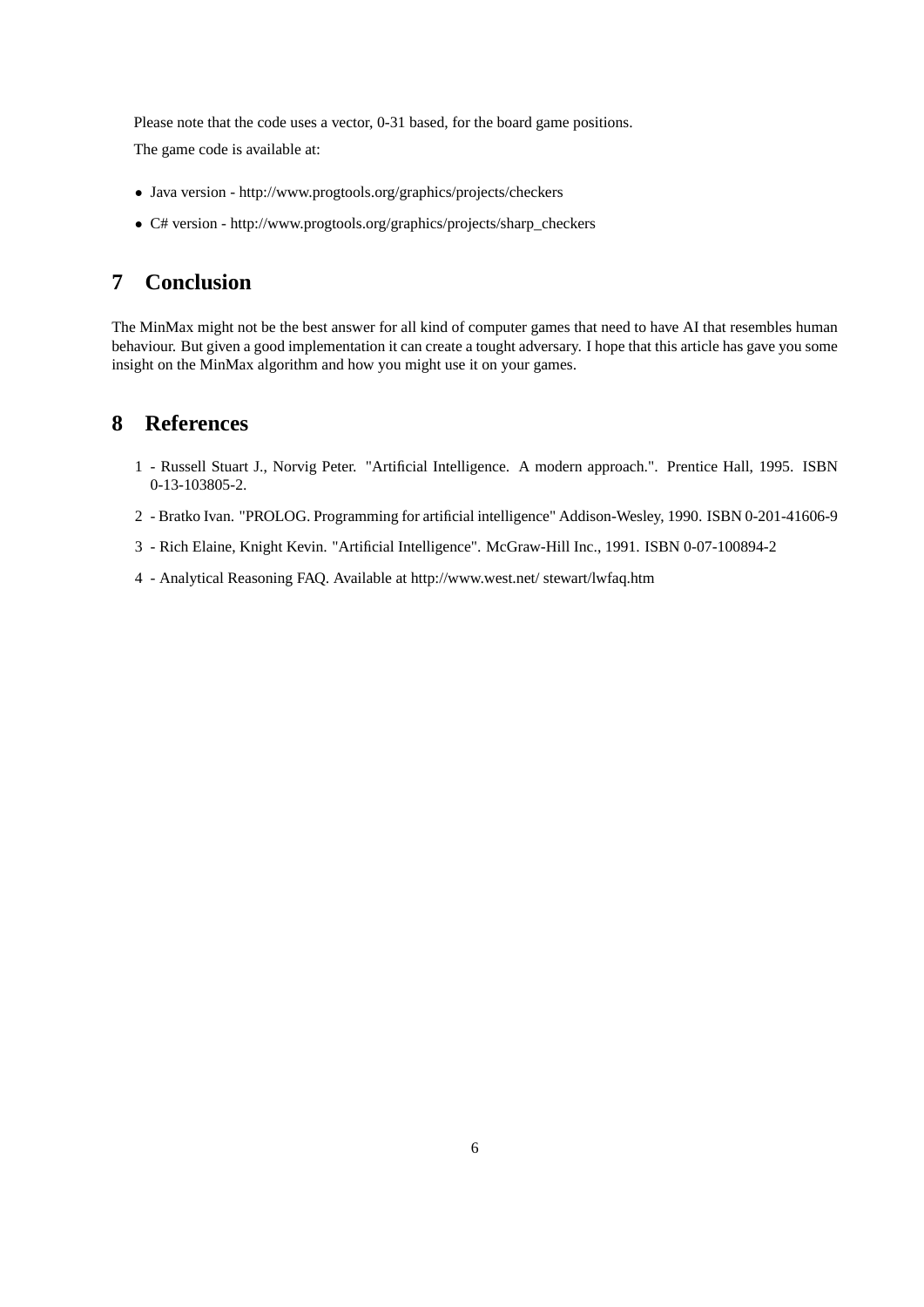```
MinMax (GamePosition game) {
  return MaxMove (game);
}
MaxMove (GamePosition game) {
  if (GameEnded(game) || DepthLimitReached()) {
   return EvalGameState(game, MAX);
  }
  else {
   best_move <- \{\};
    moves <- GenerateMoves(game);
    ForEach moves {
       move <- MinMove(ApplyMove(game));
       if (Value(move) > Value(best_move)) {
          best move <- move;
       }
    }
   return best_move;
  }
}
MinMove (GamePosition game) {
  if (GameEnded(game) || DepthLimitReached()) {
   return EvalGameState(game, MIN);
  }
  else {
    best_move \leftarrow \{\};
    moves <- GenerateMoves(game);
    ForEach moves {
       move <- MaxMove(ApplyMove(game));
       if (Value(move) > Value(best_move)) {
          best_move <- move;
       }
    }
   return best_move;
  }
}
```
<span id="page-7-0"></span>Table 3: Min-Max with Depth Limit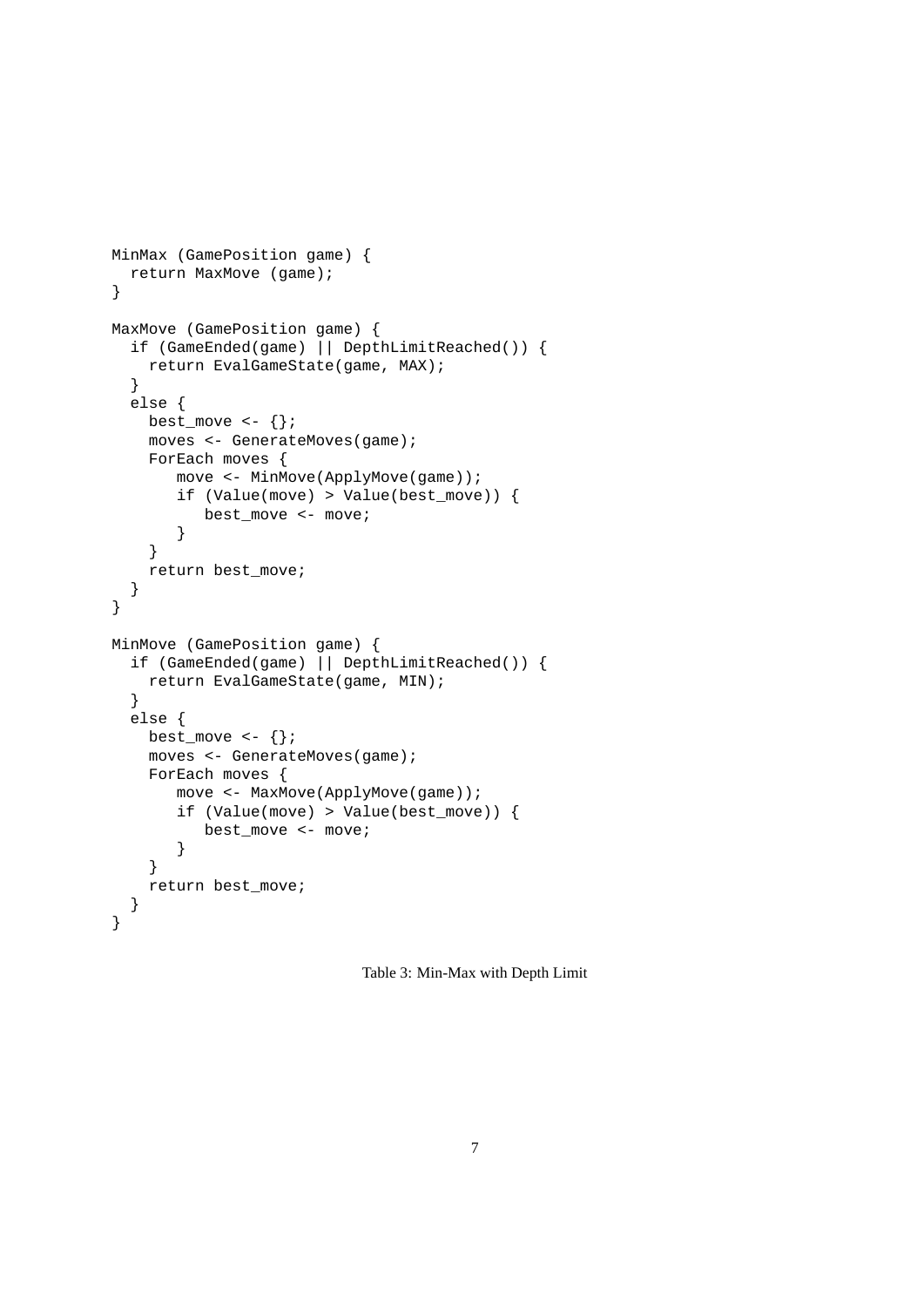```
MinMax (GamePosition game) {
  return MaxMove (game);
}
MaxMove (GamePosition game, Integer alpha, Integer beta) {
  if (GameEnded(game) || DepthLimitReached()) {
    return EvalGameState(game, MAX);
  }
  else {
    best_move \leftarrow \{\};
    moves <- GenerateMoves(game);
    ForEach moves {
       move <- MinMove(ApplyMove(game), alpha, beta);
       if (Value(move) > Value(best_move)) {
          best move <- move;
          alpha <- Value(move);
       }
       // Ignore remaining moves
       if (beta > alpha)
         return best_move;
    }
    return best_move;
  }
}
MinMove (GamePosition game) {
  if (GameEnded(game) || DepthLimitReached()) {
    return EvalGameState(game, MIN);
  }
  else {
    best_move \leftarrow \{\};
    moves <- GenerateMoves(game);
    ForEach moves {
       move <- MaxMove(ApplyMove(game), alpha, beta);
       if (Value(move) > Value(best_move)) {
          best_move <- move;
          beta <- Value(move);
       }
       // Ignore remaining moves
       if (beta < alpha)
         return best_move;
    }
    return best_move;
  }
}
```
<span id="page-8-0"></span>Table 4: Min-Max with Alpha-Beta Cuttoffs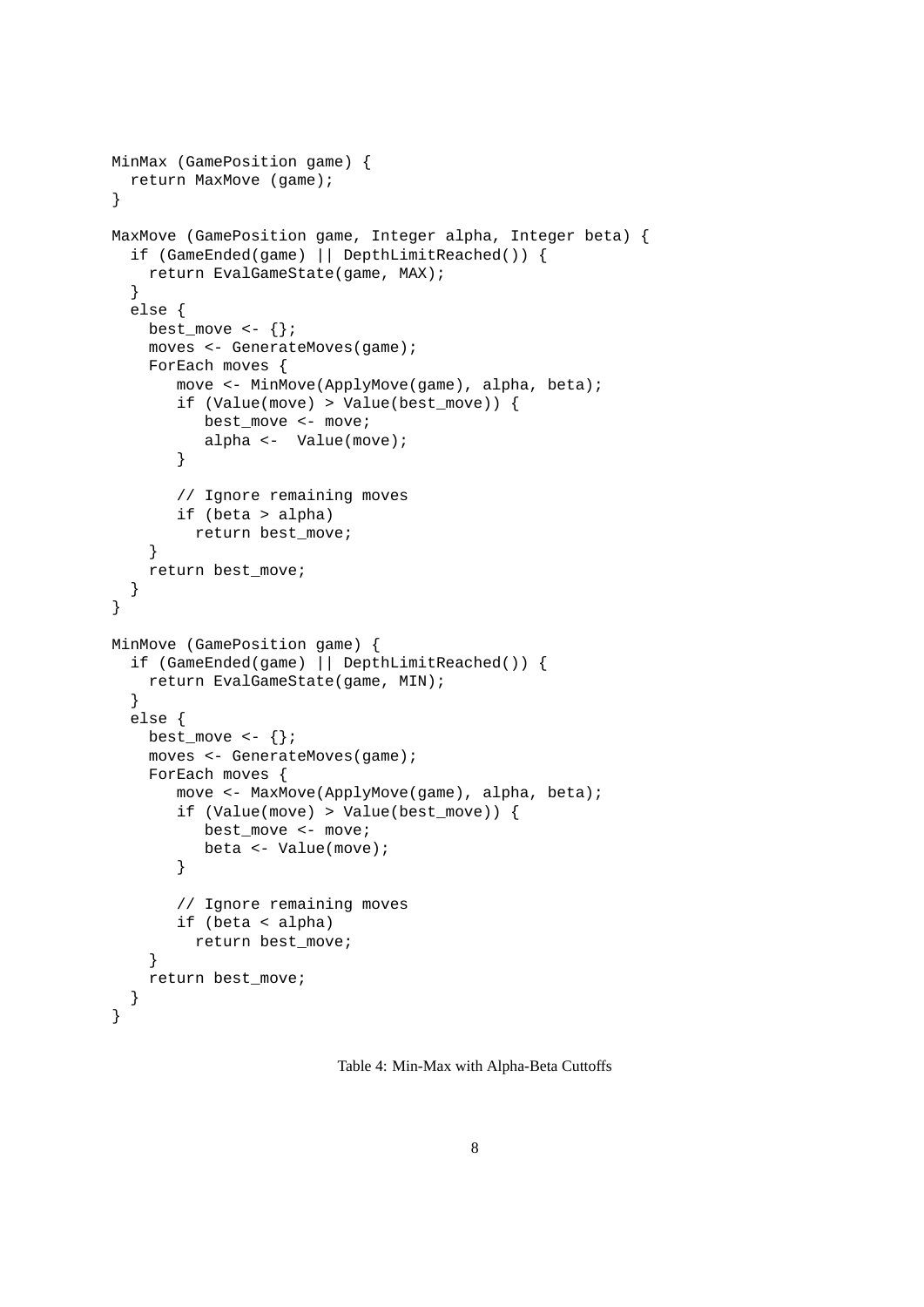```
// Snippet from Computer.java.
// Contains the evaluation function
/**
 * Evaluation function.
*/
private int eval (CheckersBoard board) {
   int colorKing;
    // Finds out who is the current player
    if (color == CheckersBoard.WHITE)
      colorKing = CheckersBoard.WHITE_KING;
   else
      colorKing = CheckersBoard.BLACK_KING;
    int colorForce = 0;
    int enemyForce = 0;
    int piece;
    try {
      // Searchs all board positions for pieces
      // and evaluates each position.
      for (int i = 0; i < 32; i++) {
       piece = board.getPiece (i);
        if (piece != CheckersBoard.EMPTY)
          if (piece == color || piece == colorKing)
            colorForce += calculateValue (piece, i);
          else
            enemyForce += calculateValue (piece, i);
      }
    }
   catch (BadCoord bad) {
     bad.printStackTrace ();
     System.exit (-1);
    }
   return colorForce - enemyForce;
}
/**
 * Measures the value of a checkers piece, given
 * it's position in the board
 */
private int calculateValue (int piece, int pos) {
 int value;
  if (piece == CheckersBoard.WHITE ) //Simple piece
  if (pos >= 4 && pos <= 7) // White pieces are more
    value = 7; \frac{1}{2} // valuable the closer they get
  else \frac{1}{2} // to the oponent
     value = 5;
  else if (piece != CheckersBoard.BLACK) //Simple piece
     if (pos >= 24 && pos <= 27) // White pieces are more
        value = 7; \hskip 1.0cm \hskip 1.0cm / \hskip 1.0cm // val\Omegaable the closer they get
     else \frac{1}{2} // to the oponent
       value = 5;
  else // King piece
   value = 10; \frac{1}{2} // King pieces are always the
                                 // most valuable
 return value * tableWeight[pos];
```
<span id="page-9-0"></span>}